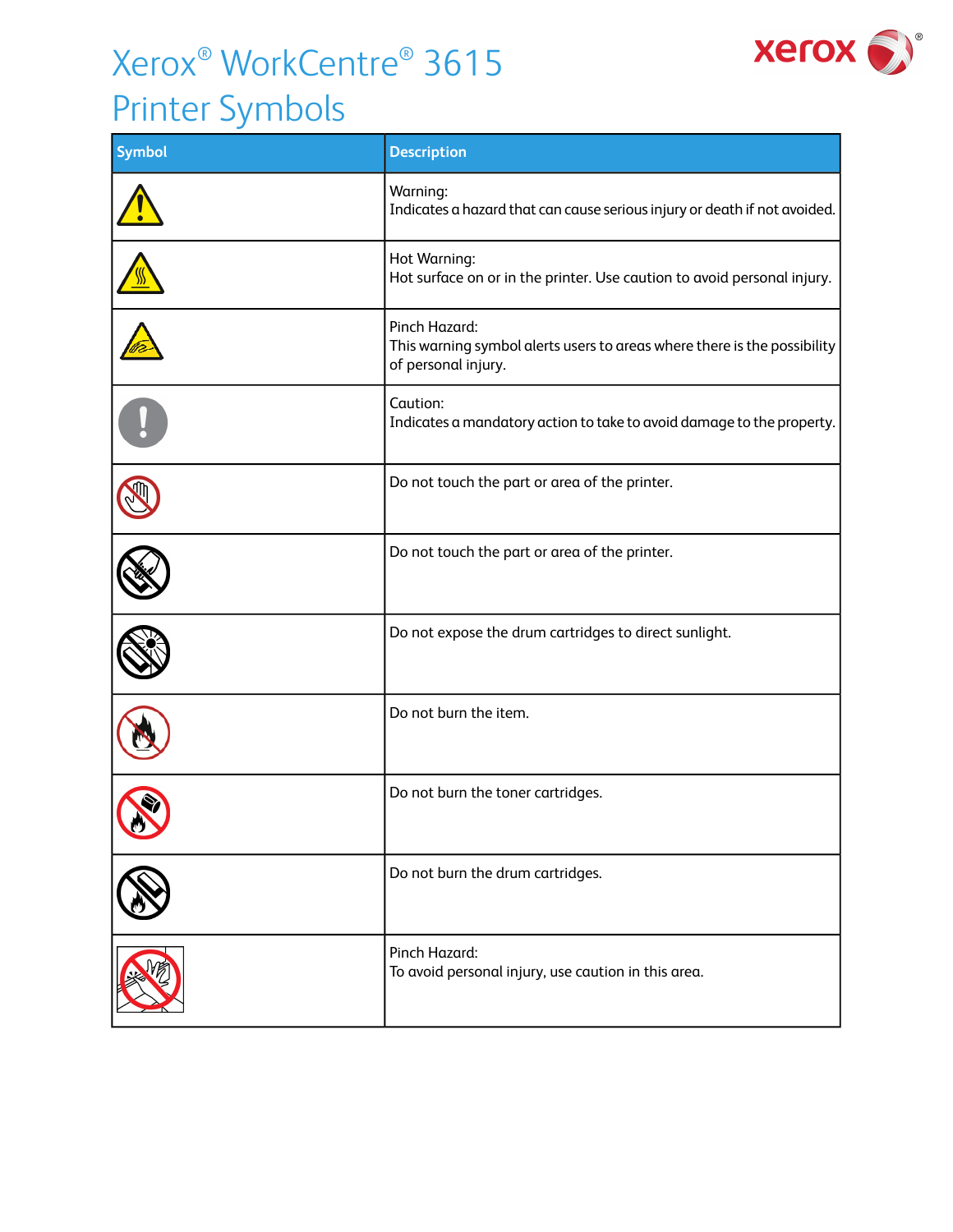| <b>Symbol</b>   | <b>Description</b>                                                  |
|-----------------|---------------------------------------------------------------------|
|                 | Do not disassemble the part or printer.                             |
| 175°C<br>ი∙∡ი∘∘ | Hot surface. Wait for the indicated time before handling.           |
|                 | On                                                                  |
|                 | Off                                                                 |
|                 | Do not use paper attached with staples or any form of binding clip. |
|                 | Do not use folded, creased, curled, or wrinkled paper.              |
|                 | Do not load or use inkjet paper.                                    |
|                 | Do not use transparencies or overhead projector sheets.             |
|                 | Do not reload paper previously printed on or used.                  |
|                 | Do not use envelopes.                                               |
| Fre             | Do not copy money.                                                  |
| $\triangleq$    | Add paper or media.                                                 |
| $\frac{8}{3}$   | Paper Jam                                                           |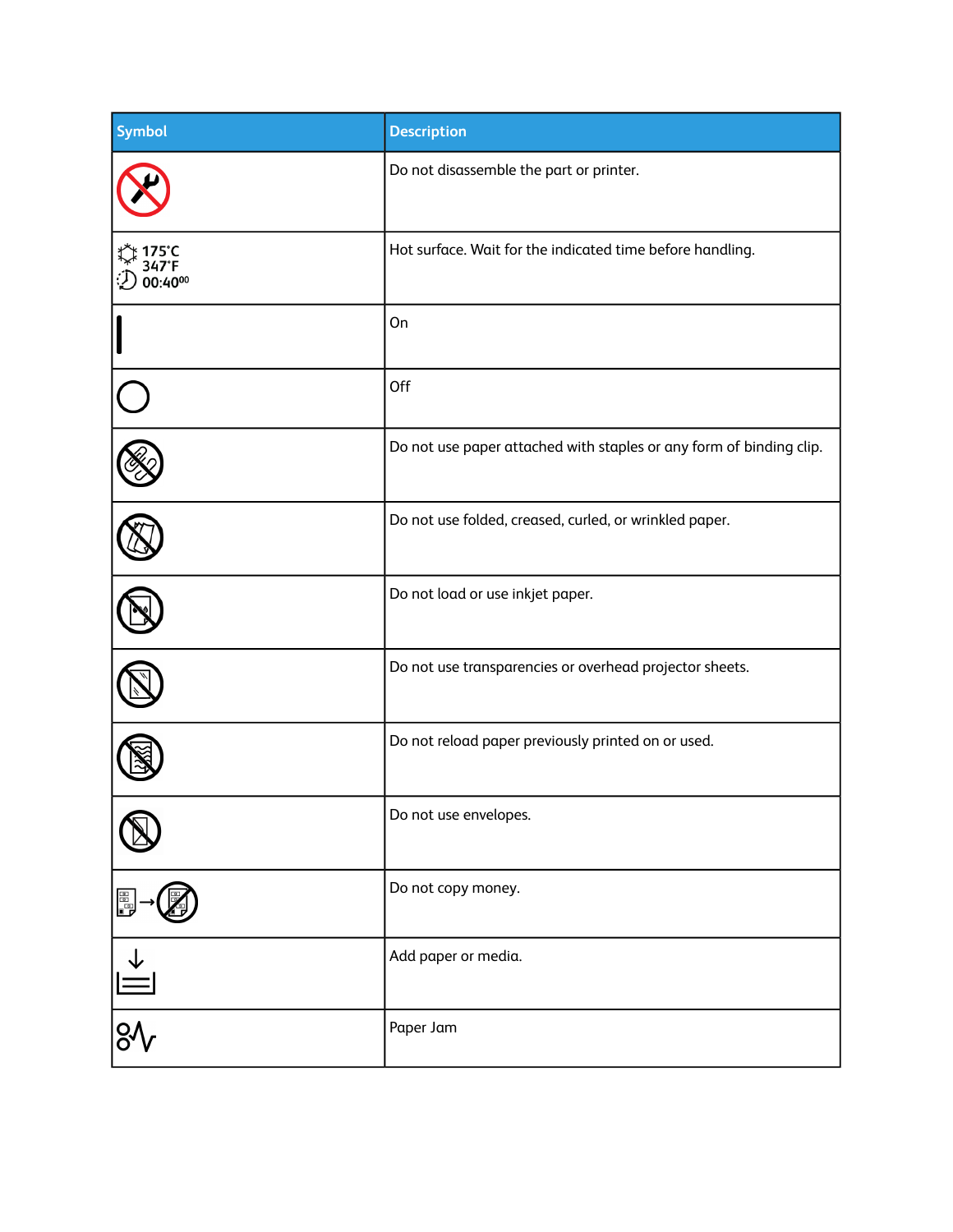| <b>Symbol</b>           | <b>Description</b>                        |
|-------------------------|-------------------------------------------|
| $\boldsymbol{a}$        | Lock                                      |
| $\overline{\mathbf{G}}$ | Unlock                                    |
| $ 0\>$                  | Paper Clip                                |
| <u>्रेक्ष</u>           | Cooling                                   |
|                         | <b>Elapsed Time</b>                       |
| $\overline{p}$          | <b>Supply Paper</b>                       |
| FIIII                   | 1-Sided Original                          |
|                         | Hole-punched Paper                        |
|                         | <b>USB</b><br><b>Universal Serial Bus</b> |
| ਨੱਤ                     | LAN<br>Local Area Network                 |
| R<br>C                  | Telephone Line                            |
|                         | Modem Line                                |
| $\bullet$               | Weight                                    |